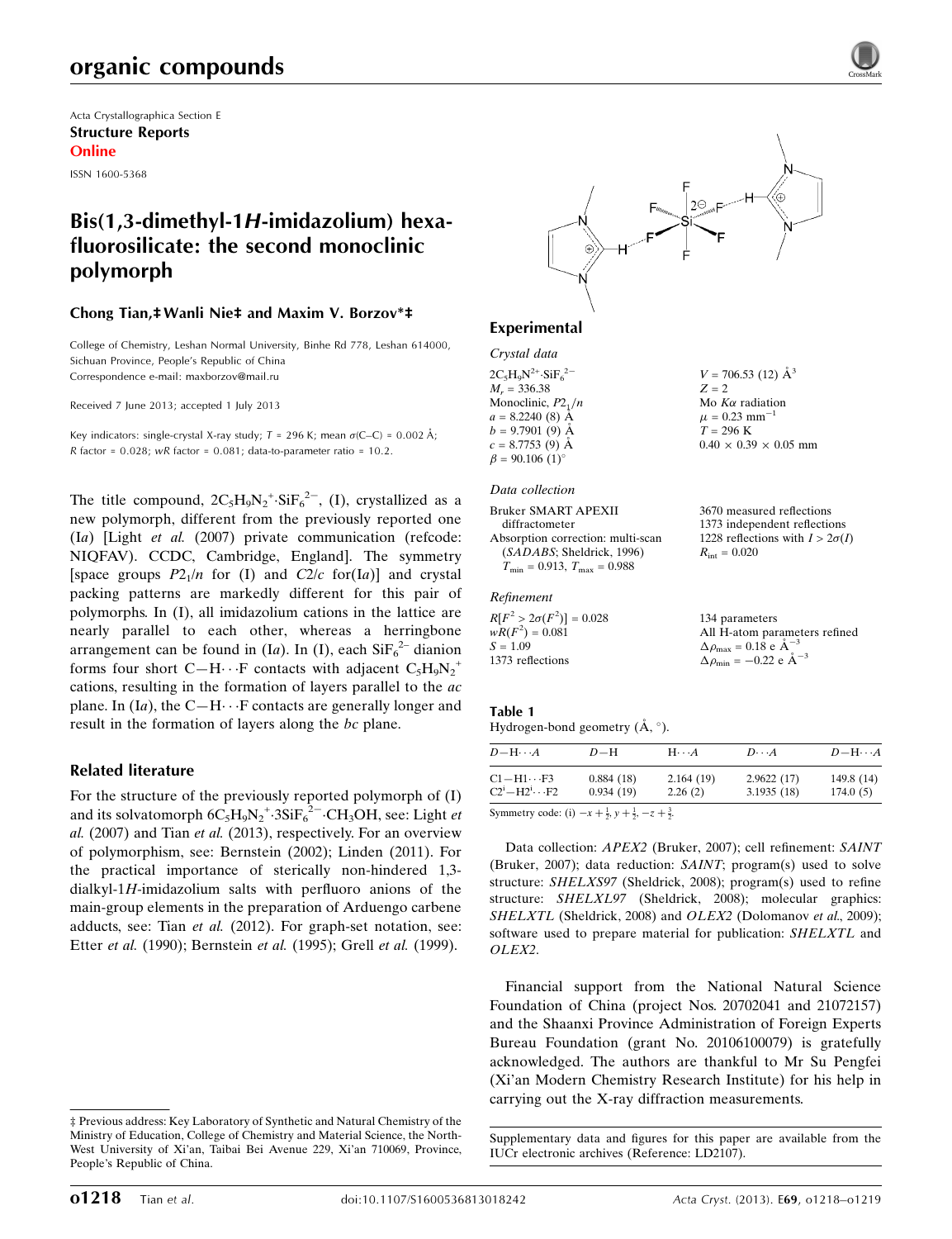### References

- Bernstein, J. (2002). [Polymorphism in Molecular Crystals](https://scripts.iucr.org/cgi-bin/cr.cgi?rm=pdfbb&cnor=ld2107&bbid=BB1), Oxford: Clarendon [Press.](https://scripts.iucr.org/cgi-bin/cr.cgi?rm=pdfbb&cnor=ld2107&bbid=BB1)
- [Bernstein, J., Davis, R. E., Shimoni, L. & Chang, N.-L. \(1995\).](https://scripts.iucr.org/cgi-bin/cr.cgi?rm=pdfbb&cnor=ld2107&bbid=BB2) Angew. Chem. [Int. Ed. Engl.](https://scripts.iucr.org/cgi-bin/cr.cgi?rm=pdfbb&cnor=ld2107&bbid=BB2) 34, 1555–1573.
- Bruker (2007). APEX2 and SAINT[. Bruker AXS Inc., Madison, Wisconsin,](https://scripts.iucr.org/cgi-bin/cr.cgi?rm=pdfbb&cnor=ld2107&bbid=BB3) [USA.](https://scripts.iucr.org/cgi-bin/cr.cgi?rm=pdfbb&cnor=ld2107&bbid=BB3)
- [Dolomanov, O. V., Bourhis, L. J., Gildea, R. J., Howard, J. A. K. & Puschmann,](https://scripts.iucr.org/cgi-bin/cr.cgi?rm=pdfbb&cnor=ld2107&bbid=BB4) H. (2009). [J. Appl. Cryst.](https://scripts.iucr.org/cgi-bin/cr.cgi?rm=pdfbb&cnor=ld2107&bbid=BB4) 42, 339–341.
- [Etter, M. C., MacDonald, J. C. & Bernstein, J. \(1990\).](https://scripts.iucr.org/cgi-bin/cr.cgi?rm=pdfbb&cnor=ld2107&bbid=BB5) Acta Cryst. B46, 256–262.
- [Grell, J., Bernstein, J. & Tinhofer, G. \(1999\).](https://scripts.iucr.org/cgi-bin/cr.cgi?rm=pdfbb&cnor=ld2107&bbid=BB6) Graph Set Analysis of Some [Hydrogen Bond Patterns. Some Mathematical Concepts](https://scripts.iucr.org/cgi-bin/cr.cgi?rm=pdfbb&cnor=ld2107&bbid=BB6), edited by H. Wähling. München: Fakultät für Mathematik und Informatik, Technische Universität München.
- [Light, M. E., Bates, G. W. & Gale, P. A. \(2007\). Private communication](https://scripts.iucr.org/cgi-bin/cr.cgi?rm=pdfbb&cnor=ld2107&bbid=BB7) [\(refcode NIQFAV\). CCDC, Cambridge, England.](https://scripts.iucr.org/cgi-bin/cr.cgi?rm=pdfbb&cnor=ld2107&bbid=BB7)
- [Linden, A. \(2011\).](https://scripts.iucr.org/cgi-bin/cr.cgi?rm=pdfbb&cnor=ld2107&bbid=BB8) Acta Cryst. C67, e15.
- Sheldrick, G. M. (1996). SADABS. University of Göttingen, Germany.
- [Sheldrick, G. M. \(2008\).](https://scripts.iucr.org/cgi-bin/cr.cgi?rm=pdfbb&cnor=ld2107&bbid=BB10) Acta Cryst. A64, 112–122.
- [Tian, C., Nie, W. & Borzov, M. V. \(2013\).](https://scripts.iucr.org/cgi-bin/cr.cgi?rm=pdfbb&cnor=ld2107&bbid=BB11) Acta Cryst. E69, o1216–o1217.
- [Tian, C., Nie, W., Borzov, M. V. & Su, P. \(2012\).](https://scripts.iucr.org/cgi-bin/cr.cgi?rm=pdfbb&cnor=ld2107&bbid=BB12) Organometallics, 31, 1751– [1760.](https://scripts.iucr.org/cgi-bin/cr.cgi?rm=pdfbb&cnor=ld2107&bbid=BB12)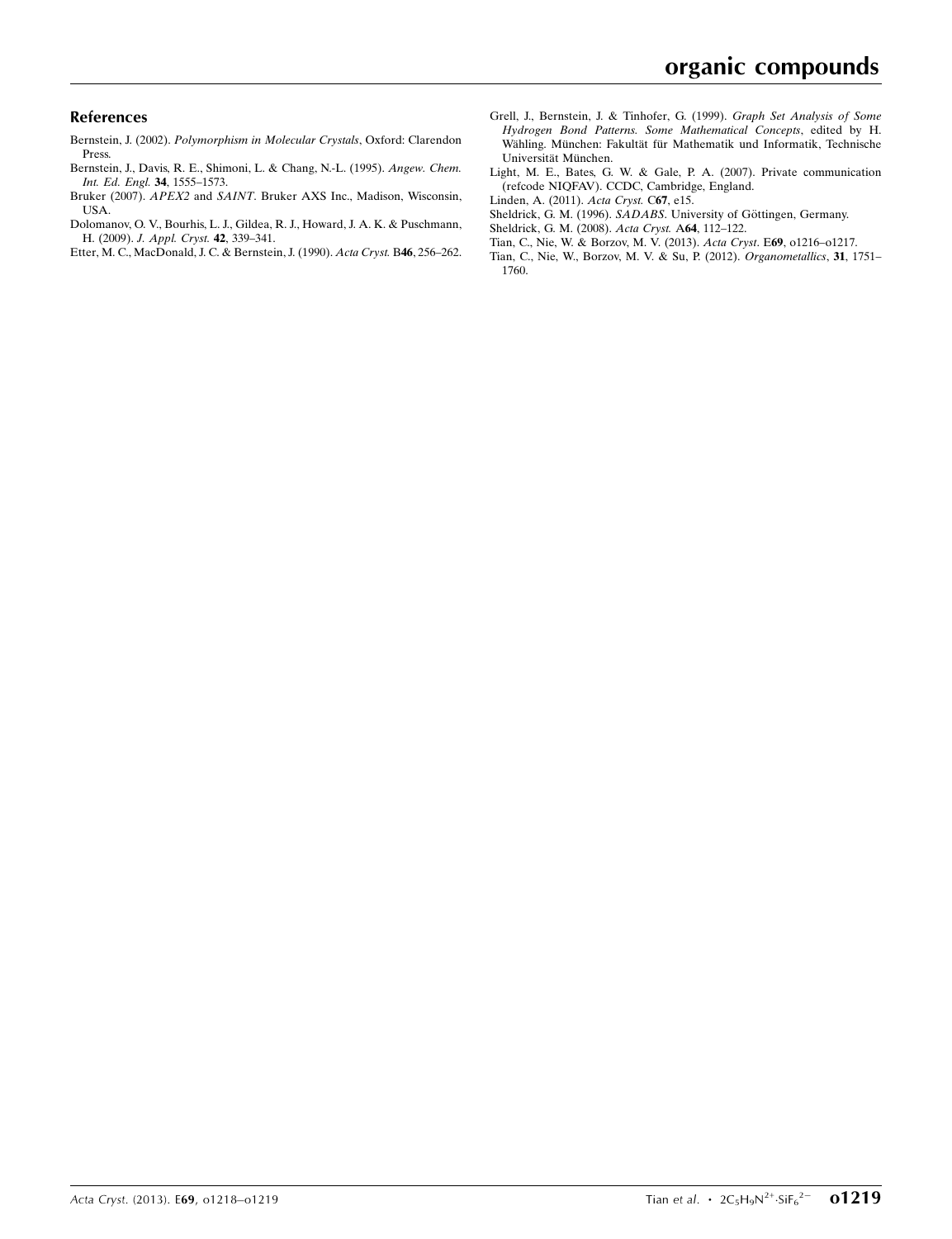# **supporting information**

*Acta Cryst.* (2013). E**69**, o1218–o1219 [doi:10.1107/S1600536813018242]

## **Bis(1,3-dimethyl-1***H***-imidazolium) hexafluorosilicate: the second monoclinic polymorph**

## **Chong Tian, Wanli Nie and Maxim V. Borzov**

## **S1. Comment**

Polymorphism of molecular crystals (including pseudopolymorphism and solvatomorphism) is an important object of structural studies [see a monograph (Bernstein, 2002) and an editorial paper (Linden, 2011)]. However, discovery of new polymorphic forms still remains a matter of serendipity.

Recently, being interested in preparation of a variety of sterically non-hindered 1,3-dialkyl-1*H*-imidazolium salts with main-group element perfluorato anions as potential precursors of Arduengo carbene adducts with the Group 13–15 element fluorides (Tian *et al.*, 2012), we analyzed materials obtained by re-crystallization of crude bis(1,3-dimethyl-1*H*imidazolium) hexafluorosilicate,  $[C_5H_9N_2^+]_2[SiF_6^2]$ , from either ethanol or methanol solutions. While crystallization from ethanol afforded only the solvent-free  $[C_5H_9N_2^+]_2[SiF_6^2]$ , (I), the material obtained from methanol presented both (I) (crystals grow on the walls of a vessel above the solution surface during its gradual evaporation into air) and its adduct with methanol,  $\{[C_5H_9N_2^+]_2[SiF_6^2]\}$ ; (CH<sub>3</sub>OH), (II), crystals of which grow at the bottom of a vessel under the layer of the mother liquor. In the latter case, single crystals of (I) and (II) could be easily separated manually. Identity of the single crystals of (I) prepared from EtOH and MeOH was proved by the unit cell measurements. Due to a better quality of the sample of (I) grown from ethanol, only these data are provided and will be referred to further in the discussion.

The *β*-angle very close to 90° presented a difficulty in determination of the actual crystal system and space group  $(P2_1/n)$  for (I). The Si-atoms are positioned on inversion centres. Each [SiF<sub>6</sub><sup>2-</sup>] moiety forms two pairs of noticeable F<sup>11</sup>H contacts: F3···H1 and F2···H2<sup>ii</sup> [symmetry code: (ii)  $-x + 1/2$ ,  $y + 1/2$ ,  $-z + 3/2$ ] and their centrosymmetric equivalents (see Table 1 and Fig. 1). In (I), the plane of the imidazolium ring is nearly perpendicular to the crystallographic [010] plane [interplanar angle 87.25 (4)°] that results in a nearly parallel arrangement of all imidazolium moieties in the lattice (see Fig. 2a). The F…H contacts connect the imidazolium cations and the  $[SiFe^{2-}]$  dianions into layers parallel to the [101] plane (highlightened on Fig. 2a) consisting of the first- and second-order networks  $N_1 = D_2^2(4)D_2^2(4)$  and  $N_2 = C_2^2(8)$ . Any interlayer C-H $\cdots$ F contacts shorter than 2.5 Å are absent in (I).

The previously reported polymorph (I*a*) (Light *et al.*, 2007) has space group *C*2/*c*. The principal geometrical parameters of ions in (I) and (Ia) are similar. However, the packing patterns in (I) and (I*a*) are distinctly different (compare Figs. 2a and 2 b). Overall, the packing in (I*a*) is less dense than that found in (I) [the respective calculated densities  $D_x$  are 1.507 Mg m<sup>-3</sup> for (I*a*) at 120 K and 1.581 Mg m<sup>-3</sup> for (I) at 296 K. In (Ia), the H···F contacts are longer than in (I) and form the first- and second-order networks  $N_1 = D_2^2(4)D_2^2(4)$  and  $N_2 = C_2^2(8)$  seemingly similar to those in (I) (primary and secondary contact lenghts are equal to 2.334 and 2.359 Å, respectively). This network similarity, however, is only apparent because the secondary  $H \cdots F$  contacts in (I*a*) are formed not by  $H^4$ , but by a  $H'$ -atom of the Me-group (superscripts here denote the positions in the imidazolium moiety). As recommended previously by Etter *et al.* (1990), the graph set descriptors for (I) and (I*a*) could be augmented, respectively, as  $N_1 = [D_2^2(4)]_{H_1}D_2^2(4)$ ,  $N_2 = [C_2^2(8)]_{H_2,H_4}$  and  $N_1 = [D_2^2(4)]_{H_1}D_2^2(4)$ ,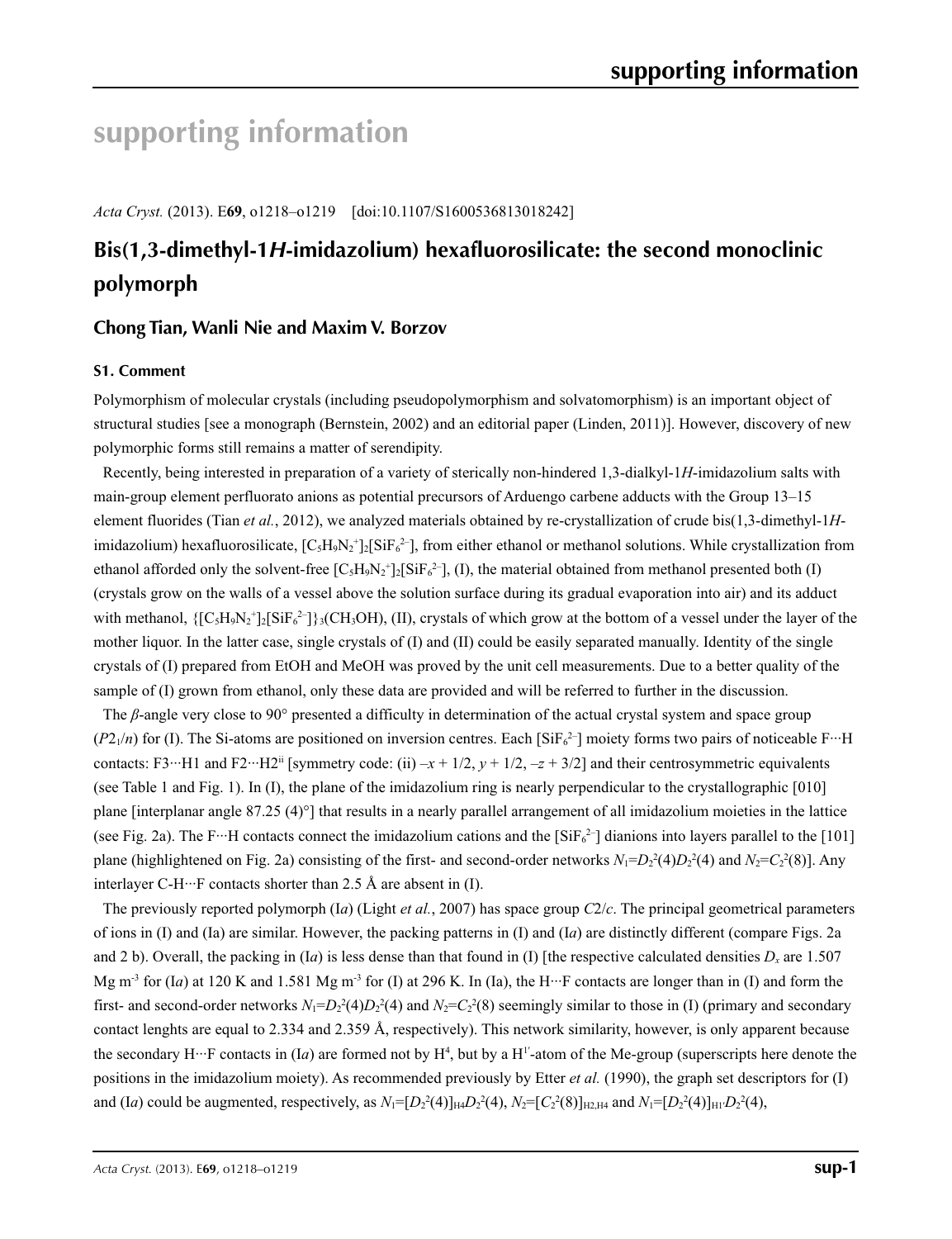$N_2 = [C_2^2(8)]_{H2,H1'}$  that allows to exclude any ambiguity.

The longer contacts in (I*a*) also form non-interconnected layers in its crystal lattice. The neighbour pairs of layers in (I*a*) are connected by the *C*-centering translation, *C<sub>2</sub>* rotation, *n*-glide reflection, and inversion operations. Moreover, these layers belong to the same layer group as it is observed in  $(I; p21/b11)$ , with its *a'* and *b'* parameters being comparable [9.7901 (9) and 12.0377 (9) Å for (I) and 11.988 and 11.258 Å for (I*a*); see Fig. 3; priming is used to distinguish between unit cell axes *a* and *b* and layer-related axes *a*′ and *b*′]. Distances between adjacent inversion-related pairs of imidazolium rings are also close (the interplane distances are 3.418 (2) and 3.449 Å in (I) and (I*a*), respectively]. Fig. 3 also illustrates that the layers within (I) and (I*a*) can be converted one into another by a diffusionless transformation which can be best described as continuous rotations of the inversion-related pairs of imidazolium cations and  $\text{SiF}_6^2$  groups around the corresponding centers accompanied with dilations/contractions of the layers along the *a*′ and *b*′ directions. Transformation of the entire lattice of  $(Ia)$  into that of  $(I)$  also requires a mutual  $(0, 1/2, 0)$  shear of adjacent layers in the *b*-direction what results in vanishing of centering translations and conversion of  $C_2$  rotations into  $2_1$  screw ones. Being a continuous transformation, such a layer shift, however, can not be classified as a "diffusionless" one. Thus, any direct first-order phase transition between (I) and (I*a*) is hardly believable. Unfortunately, the lack of the information about the sample crystal of (I*a*) [in the corresponding Private communication to the CCDC (Light *et al.*, 2007), no data on the crystallization conditions are provided] does not allow us to outline the actual reasons of the (I)/(I*a*) polymorphism.

The structure of solvated crystals  $\{[C_5H_9N_2^+]_2[SiF_6^2]\}$ <sub>3</sub>(CH<sub>3</sub>OH), (II) is reported separately (Tian *et al.*, 2013).

## **S2. Experimental**

Crude 1,3-dimethyl-1*H*-imidazolium hexafluorosilicate was prepared by a reaction of 1,3-dimethyl-1*H*-imidazolium iodide and disilver hexafluorosilicate (molar ratio 2:1) in distilled water. Concentration of the filtrate till dryness followed by re-crystallization from ethanol gave (I) in an almost quantitative yield. If methanol is used as a solvent, crystals of both (I) and (II) are formed. Single crystals of (I) suitable for X-ray diffraction analysis were picked up directly from the material (when methanol was used as a solvent, the crystals located on the vessel walls above the solution surface were selected). Identity of the single crystals of (I) grown from EtOH and MeOH was proved by unit cell measurements. Melting point measurements were performed with a Microscopic Melting Point X4 apparatus (Beijing MAISIQI High-Tech Co., Ltd.)

## **S3. Refinement**

All non-H atoms were refined anisotropically. All H-atoms were found from the difference Fourier synthesis and refined isotropically.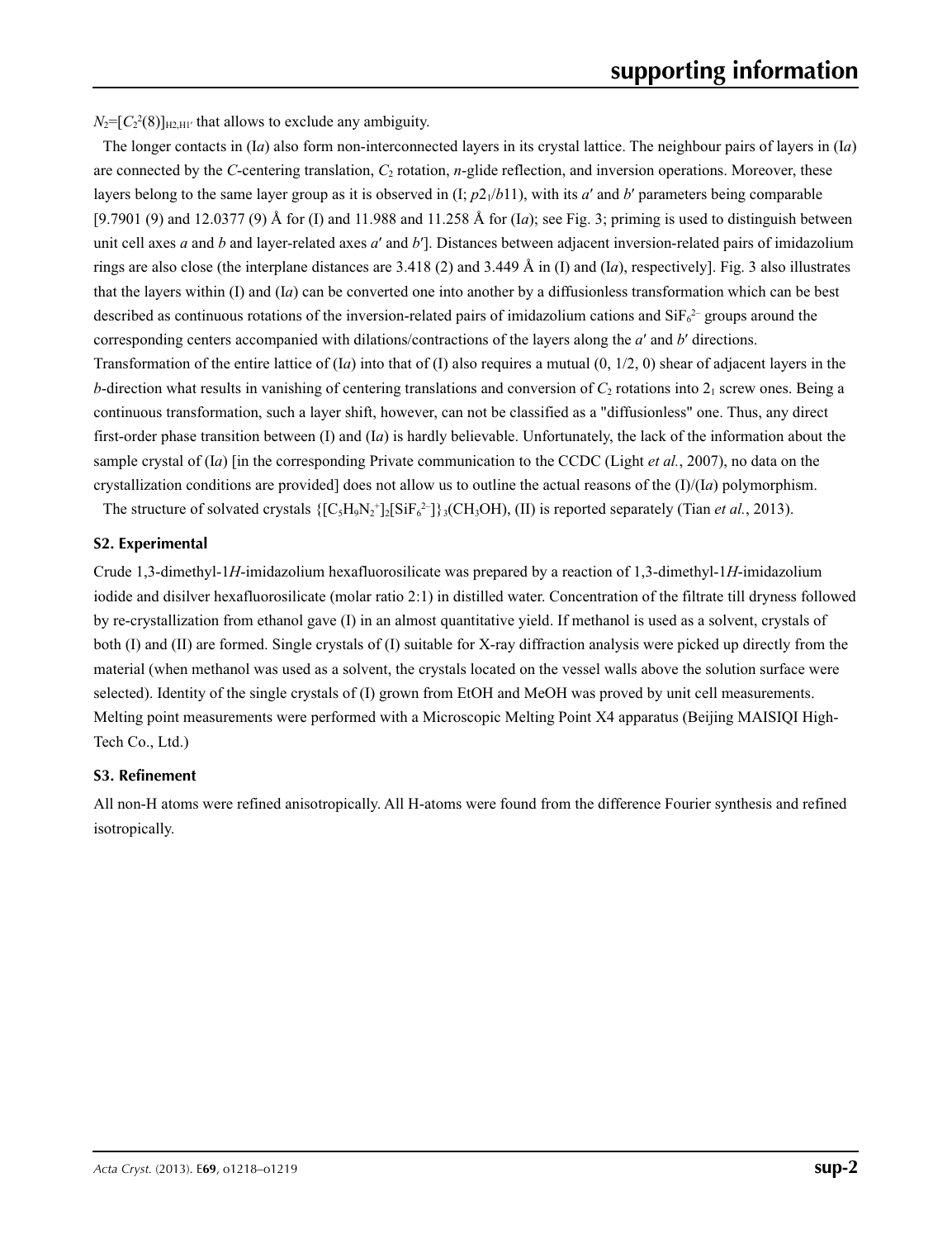

## **Figure 1**

Formula unit of (I) along with atom labelling. Thermal ellipsoids are shown at 50% probability level. Symmetry code: (i)  $-x+1$ ,  $-y+1$ ,  $-z+1$ . C—H<sup>···</sup>F contacts are depicted as dotted lines.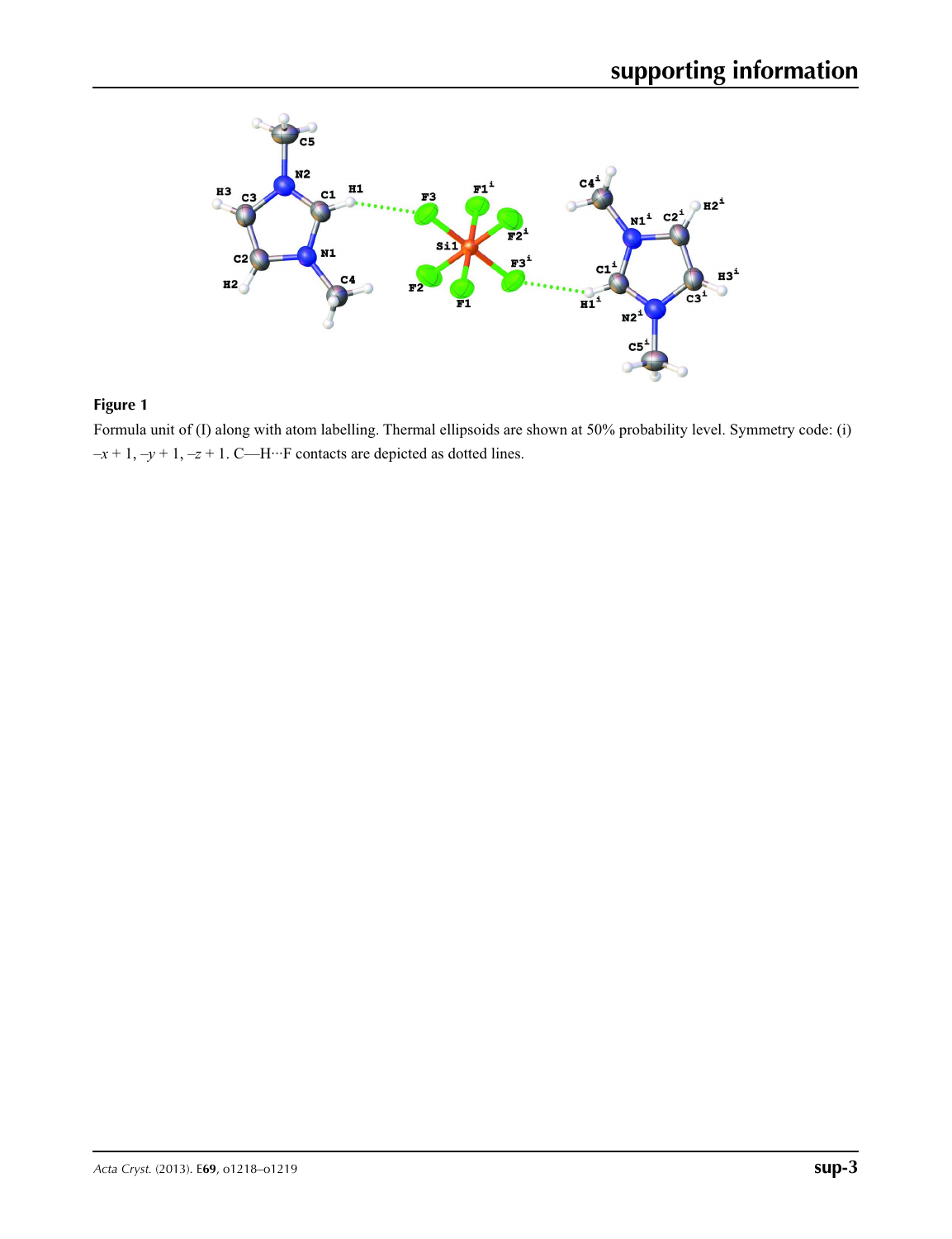

## **Figure 2**

Packing diagrams for (I) [(*a*), a view along the *b*-axis] and (I*a*) [(*b*), a view along the (–1, 0, 1) direction]. Ball-and-stick drawings. C—H···F contacts in (I) are depicted as dotted lines and omitted in (I*a*) for clarity. One of the layers in the lattice of (I) is framed.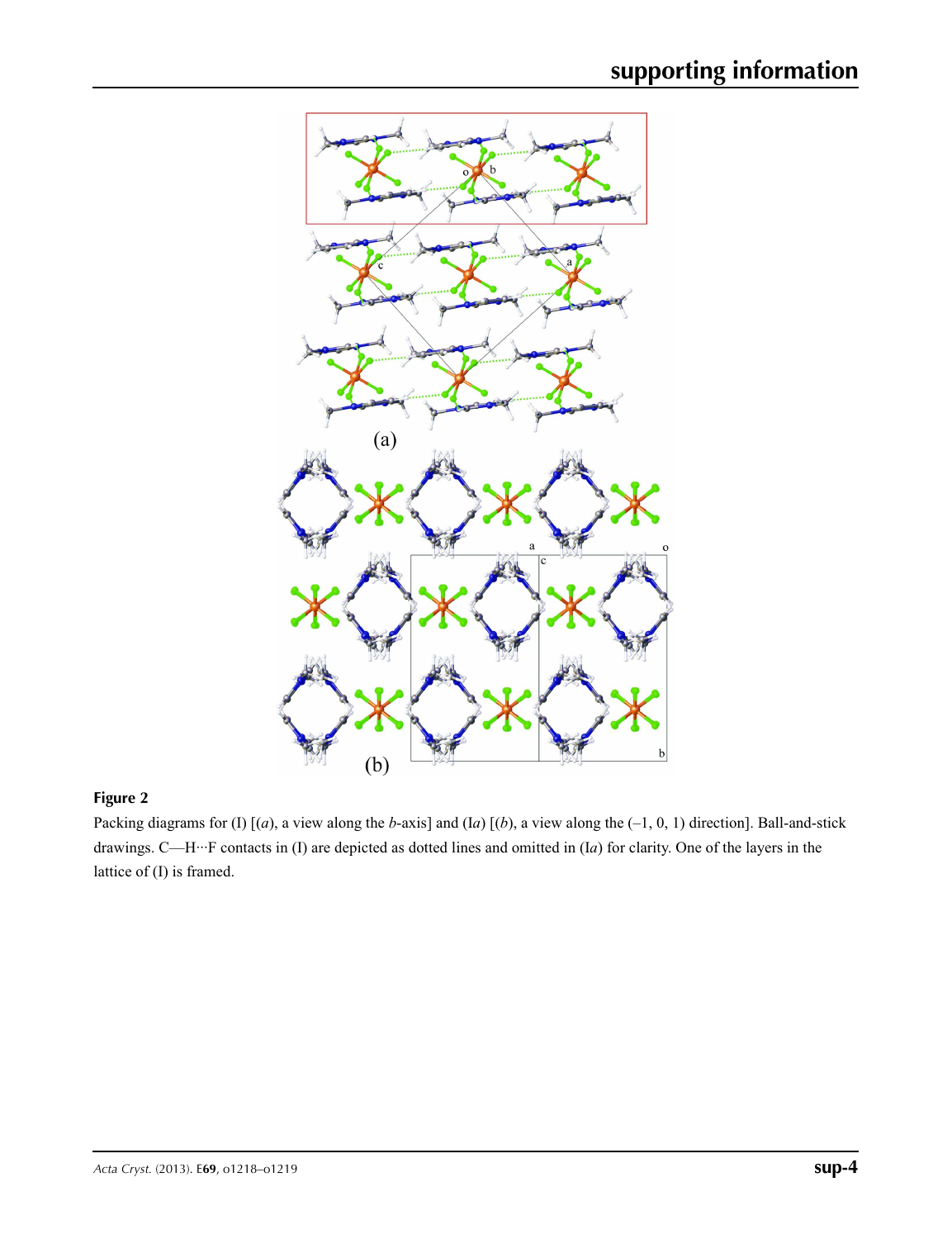

## **Figure 3**

Ball-and-stick drawings of F…H binded layers (layer group  $p2_1/b11$ ) in (Ia; left; a view along *a*-axis;  $N_1=[D_2^2(4)]_{\text{H1}}D_2^2(4)$ ,  $N_2 = [C_2^2(8)]_{H2,HI}$ ) and in (I) [right; a view along (1, 0, 1) direction;  $N_1 = [D_2^2(4)]_{H4}D_2^2(4)$ ,  $N_2 = [C_2^2(8)]_{H2,HI}$ . The F…H contacts are depicted as dotted lines. Symmetry diagrams for layer group  $p2_1/b11$  are also provided in pink colour  $a' =$ 11.988, *b*′ = 11.258 Å for (I*a*) and *a*′ = 9.7901 (9), 12.0377 (9) Å for (I); the inversion centres are omitted for clarity]. For description of the graph set notation, see: Etter *et al.* (1990), Bernstein *et al.* (1995), Grell *et al.* (1999).

### **Bis(1,3-dimethyl-1***H***-imidazolium) hexafluorosilicate**

*Crystal data*  $2C_5H_9N^{2+}\cdot SiF_6^{2-}$  $M_r$  = 336.38 Monoclinic,  $P2_1/n$ Hall symbol: -P 2yn  $a = 8.2240(8)$  Å  $b = 9.7901(9)$  Å  $c = 8.7753(9)$  Å  $\beta$  = 90.106 (1)<sup>o</sup>  $V = 706.53$  (12) Å<sup>3</sup>  $Z = 2$ 

*Data collection*

Bruker SMART APEXII diffractometer Radiation source: fine-focus sealed tube Graphite monochromator Detector resolution: 8.333 pixels mm-1 phi and *ω* scans Absorption correction: multi-scan (*SADABS*; Sheldrick, 1996)  $T_{\text{min}} = 0.913$ ,  $T_{\text{max}} = 0.988$ 

## *Refinement*

Refinement on *F*<sup>2</sup> Least-squares matrix: full  $R[F^2 > 2\sigma(F^2)] = 0.028$  $wR(F^2) = 0.081$  $S = 1.09$ 1373 reflections

 $F(000) = 348$  $D_x = 1.581$  Mg m<sup>-3</sup> Melting point: 550 K Mo *Kα* radiation,  $\lambda = 0.71073$  Å Cell parameters from 3479 reflections  $\theta$  = 2.3–28.3°  $\mu$  = 0.23 mm<sup>-1</sup>  $T = 296$  K Plate, colourless  $0.40 \times 0.39 \times 0.05$  mm

3670 measured reflections 1373 independent reflections 1228 reflections with  $I > 2\sigma(I)$  $R_{\text{int}} = 0.020$  $\theta_{\text{max}} = 26.0^{\circ}, \theta_{\text{min}} = 3.2^{\circ}$  $h = -10 \rightarrow 10$  $k = -12 \rightarrow 9$  $l = -10 \rightarrow 8$ 

134 parameters 0 restraints Primary atom site location: structure-invariant direct methods Secondary atom site location: difference Fourier map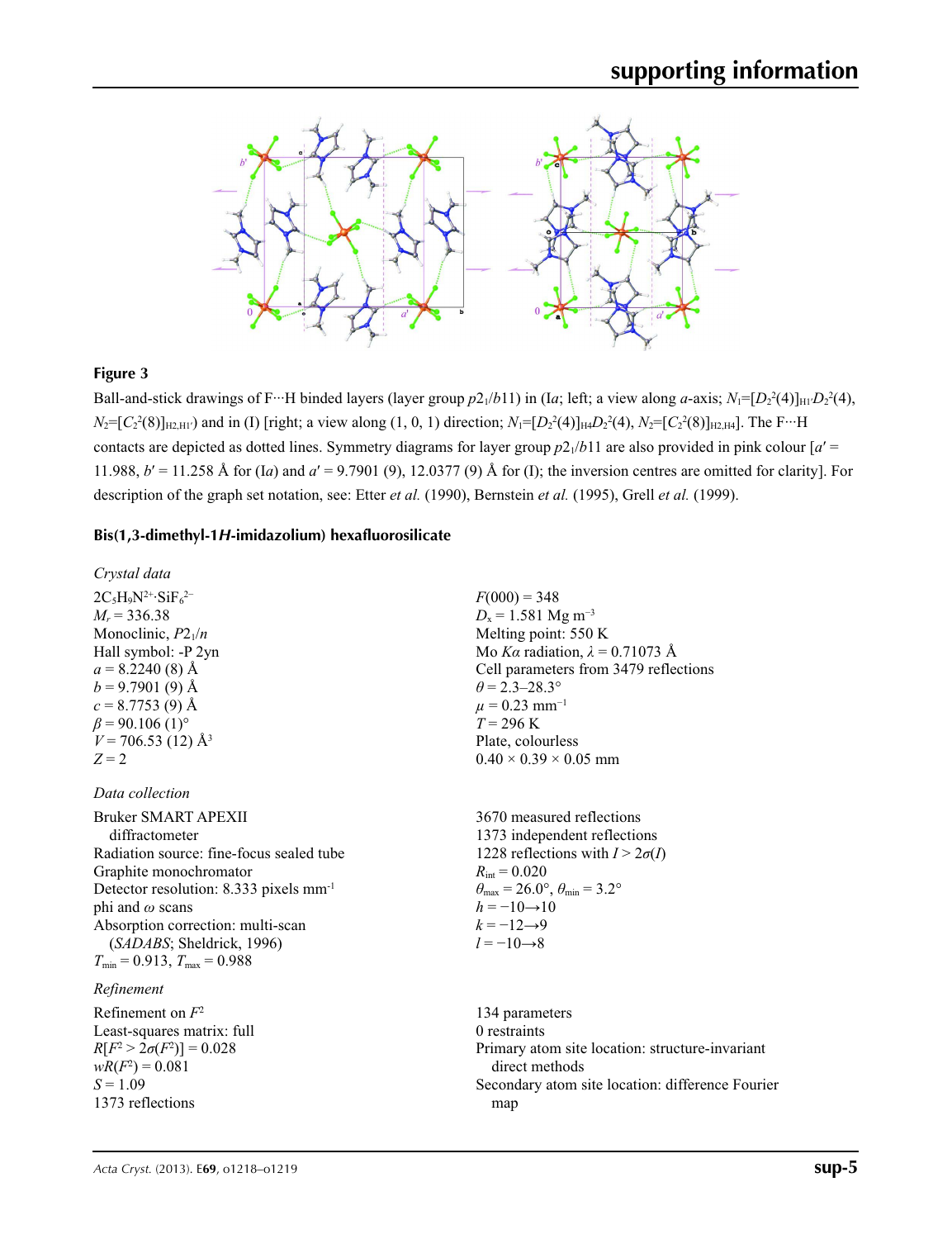Hydrogen site location: difference Fourier map All H-atom parameters refined  $w = 1/[\sigma^2 (F_o^2) + (0.0471P)^2 + 0.1056P]$ where  $P = (F_o^2 + 2F_c^2)/3$  $(\Delta/\sigma)_{\text{max}}$  < 0.001

*Special details*

 $\Delta\rho_{\text{max}} = 0.18$  e Å<sup>-3</sup>  $\Delta \rho_{\text{min}} = -0.22$  e Å<sup>-3</sup> Extinction correction: *SHELXL*, Fc\* =kFc[1+0.001xFc2 *λ*3 /sin(2*θ*)]-1/4 Extinction coefficient: 0.065 (7)

**Experimental**. A very tight closeness of the *β*-angle to 90° presented a certain difficulty in determination of the actual crystal system and the space group for (I).

**Geometry**. All e.s.d.'s (except the e.s.d. in the dihedral angle between two l.s. planes) are estimated using the full covariance matrix. The cell e.s.d.'s are taken into account individually in the estimation of e.s.d.'s in distances, angles and torsion angles; correlations between e.s.d.'s in cell parameters are only used when they are defined by crystal symmetry. An approximate (isotropic) treatment of cell e.s.d.'s is used for estimating e.s.d.'s involving l.s. planes.

**Refinement**. Refinement of  $F^2$  against ALL reflections. The weighted  $R$ -factor  $wR$  and goodness of fit  $S$  are based on  $F^2$ , conventional *R*-factors *R* are based on *F*, with *F* set to zero for negative  $F^2$ . The threshold expression of  $F^2 > \sigma(F^2)$  is used only for calculating *R*-factors(gt) *etc*. and is not relevant to the choice of reflections for refinement. *R*-factors based on *F*<sup>2</sup> are statistically about twice as large as those based on *F*, and *R*- factors based on ALL data will be even larger.

|  | Fractional atomic coordinates and isotropic or equivalent isotropic displacement parameters $(\AA^2)$ |  |  |  |  |  |
|--|-------------------------------------------------------------------------------------------------------|--|--|--|--|--|
|  |                                                                                                       |  |  |  |  |  |

|                  | $\mathcal{X}$ | $\mathcal{Y}$  | $\mathcal{Z}$ | $U_{\rm iso}*/U_{\rm eq}$ |  |
|------------------|---------------|----------------|---------------|---------------------------|--|
| Si1              | 0.5000        | 0.5000         | 0.5000        | 0.02918(18)               |  |
| F1               | 0.31022(9)    | 0.53884(9)     | 0.55758(10)   | 0.0445(3)                 |  |
| F2               | 0.51424(12)   | 0.38309(9)     | 0.63991(10)   | 0.0563(3)                 |  |
| F3               | 0.42533(10)   | 0.38065(9)     | 0.38175(11)   | 0.0532(3)                 |  |
| N1               | 0.22279(13)   | 0.08942(11)    | 0.52963(12)   | 0.0362(3)                 |  |
| N <sub>2</sub>   | 0.34964(14)   | $-0.03111(12)$ | 0.36255(13)   | 0.0373(3)                 |  |
| C <sub>1</sub>   | 0.31135(17)   | 0.09435(15)    | 0.40423(16)   | 0.0387(3)                 |  |
| C2               | 0.20313(19)   | $-0.04525(15)$ | 0.56970(17)   | 0.0419(3)                 |  |
| C <sub>3</sub>   | 0.28241(18)   | $-0.12049(16)$ | 0.46592(16)   | 0.0423(3)                 |  |
| C4               | 0.1593(2)     | 0.20729(16)    | 0.61283(19)   | 0.0462(4)                 |  |
| C <sub>5</sub>   | 0.4404(2)     | $-0.06783(19)$ | 0.22545(18)   | 0.0482(4)                 |  |
| H1               | 0.341(2)      | 0.1721(19)     | 0.3610(19)    | $0.048(4)$ *              |  |
| H2               | 0.146(2)      | $-0.0695(18)$  | 0.658(2)      | $0.054(5)$ *              |  |
| H <sub>3</sub>   | 0.297(2)      | $-0.2124(19)$  | 0.4561(19)    | $0.050(5)$ *              |  |
| H4A              | 0.218(3)      | 0.282(2)       | 0.590(2)      | $0.074(6)$ *              |  |
| H4B              | 0.048(3)      | 0.227(2)       | 0.580(3)      | $0.080(6)$ *              |  |
| H4C              | 0.162(3)      | 0.188(2)       | 0.718(3)      | $0.093(7)$ *              |  |
| H5A              | 0.538(3)      | $-0.015(2)$    | 0.227(3)      | $0.071(6)$ *              |  |
| H5B              | 0.377(3)      | $-0.058(2)$    | 0.141(3)      | $0.074(6)$ *              |  |
| H <sub>5</sub> C | 0.479(3)      | $-0.164(3)$    | 0.229(3)      | $0.094(7)$ *              |  |

|  |  |  | Atomic displacement parameters $(\AA^2)$ |  |
|--|--|--|------------------------------------------|--|
|--|--|--|------------------------------------------|--|

|                | $U^{11}$  | $I^{22}$  | $I^{\beta 3}$ | I/I <sup>2</sup> | I/13        | $L^{23}$       |  |
|----------------|-----------|-----------|---------------|------------------|-------------|----------------|--|
| Si1            | 0.0312(3) | 0.0258(3) | 0.0306(3)     | $-0.00187(16)$   | 0.00740(19) | $-0.00332(17)$ |  |
| F1             | 0.0342(4) | 0.0494(5) | 0.0499(5)     | 0.0012(3)        | 0.0113(4)   | $-0.0102(4)$   |  |
| F2             | 0.0701(6) | 0.0494(5) | 0.0494(5)     | 0.0135(4)        | 0.0180(4)   | 0.0160(4)      |  |
| F <sub>3</sub> | 0.0480(5) | 0.0516(5) | 0.0599(6)     | $-0.0113(4)$     | 0.0085(4)   | $-0.0269(4)$   |  |
| N <sub>1</sub> | 0.0388(6) | 0.0355(6) | 0.0343(6)     | $-0.0044(4)$     | 0.0013(5)   | 0.0033(4)      |  |
|                |           |           |               |                  |             |                |  |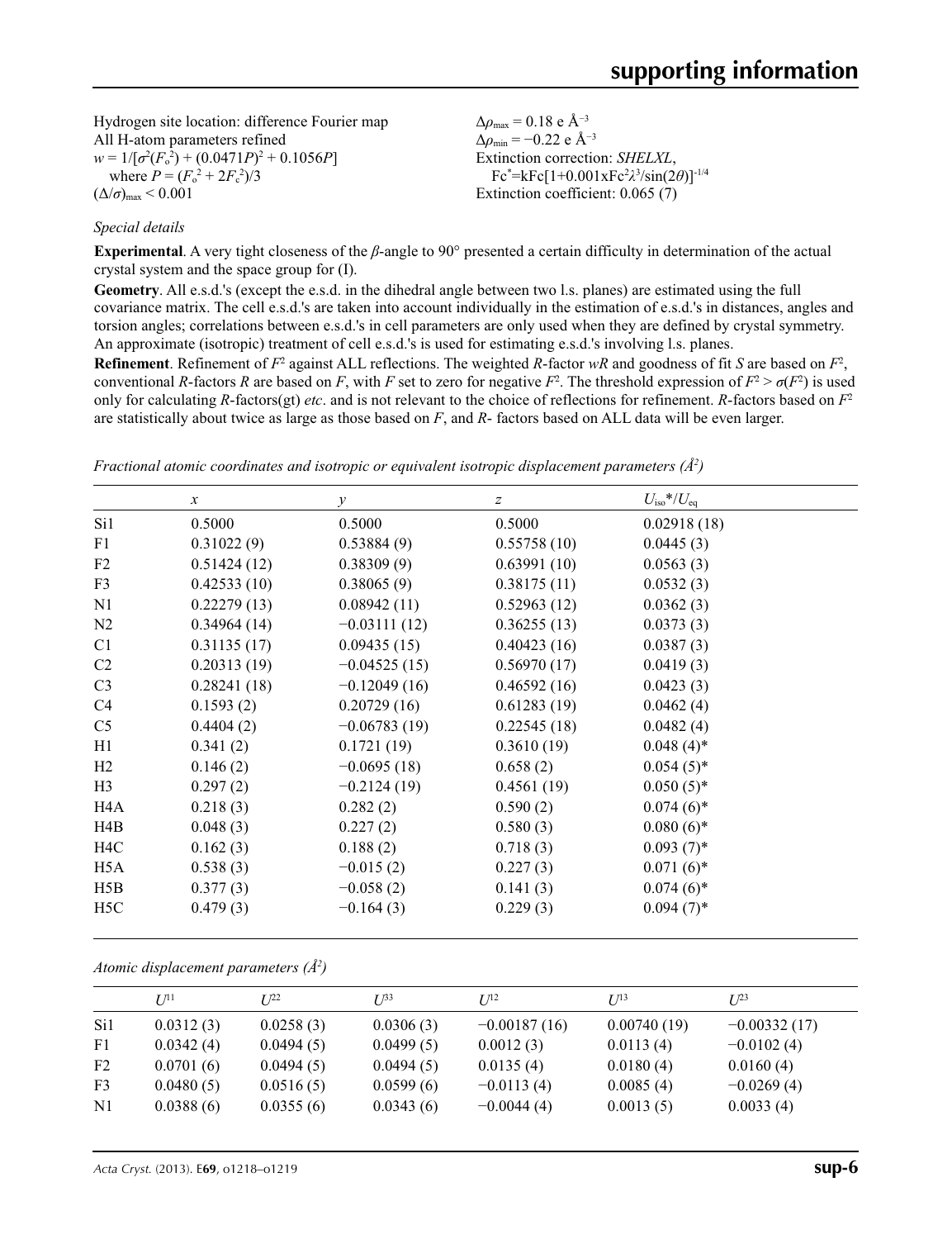# **supporting information**

| N <sub>2</sub> | 0.0358(6) | 0.0419(6)  | 0.0343(6) | $-0.0026(5)$ | $-0.0012(5)$ | 0.0007(4)    |
|----------------|-----------|------------|-----------|--------------|--------------|--------------|
| C1             | 0.0409(7) | 0.0381(7)  | 0.0371(7) | $-0.0041(6)$ | 0.0022(6)    | 0.0054(6)    |
| C <sub>2</sub> | 0.0483(8) | 0.0387(7)  | 0.0386(7) | $-0.0075(6)$ | 0.0025(6)    | 0.0060(6)    |
| C <sub>3</sub> | 0.0488(8) | 0.0361(7)  | 0.0419(8) | $-0.0048(6)$ | $-0.0018(6)$ | 0.0034(6)    |
| C <sub>4</sub> | 0.0532(9) | 0.0391(8)  | 0.0463(9) | $-0.0031(7)$ | 0.0107(7)    | $-0.0017(6)$ |
| C <sub>5</sub> | 0.0454(8) | 0.0607(10) | 0.0384(8) | 0.0026(7)    | 0.0036(6)    | $-0.0050(7)$ |

*Geometric parameters (Å, º)*

| $Si1 - F3$ <sup>i</sup>                   | 1.6783(8)   | $N2-C5$             | 1.4619(19)    |
|-------------------------------------------|-------------|---------------------|---------------|
| $Si1 - F3$                                | 1.6783(8)   | $C1 - H1$           | 0.884(19)     |
| $Si1 - F2$                                | 1.6824(8)   | $C2-C3$             | 1.341(2)      |
| $Si1 - F2$ <sup>i</sup>                   | 1.6824(8)   | $C2-H2$             | 0.934(19)     |
| $Si1 - F1$                                | 1.6849(8)   | $C3-H3$             | 0.912(18)     |
| $Si1-F1$ <sup>i</sup>                     | 1.6849(8)   | $C4 - H4A$          | 0.90(2)       |
| $N1 - C1$                                 | 1.3216 (18) | $C4 - H4B$          | 0.98(2)       |
| $N1 - C2$                                 | 1.3742(18)  | $C4 - H4C$          | 0.94(3)       |
| $N1 - C4$                                 | 1.4625(19)  | $C5 - H5A$          | 0.96(3)       |
| $N2-C1$                                   | 1.3199(18)  | $C5 - H5B$          | 0.91(2)       |
| $N2-C3$                                   | 1.3770(19)  | $C5 - H5C$          | 0.99(3)       |
| $F3$ <sup>i</sup> -Si1-F3                 | 180.0       | $N2 - C1 - N1$      | 109.20(12)    |
| $F3$ <sup>i</sup> -Sil-F2                 | 89.86 (5)   | $N2 - C1 - H1$      | 128.1(11)     |
| $F3 - Si1 - F2$                           | 90.14(5)    | $N1-C1-H1$          | 122.7(11)     |
| $F3$ <sup>i</sup> -Sil- $F2$ <sup>i</sup> | 90.14(5)    | $C3-C2-N1$          | 107.19(13)    |
| $F3 - Si1 - F2$ <sup>i</sup>              | 89.86 (5)   | $C3-C2-H2$          | 131.8(11)     |
| $F2-Si1-F2$ <sup>i</sup>                  | 180.0       | $N1-C2-H2$          | 121.0(11)     |
| $F3$ <sup>i</sup> -Si1-F1                 | 89.75 (4)   | $C2 - C3 - N2$      | 107.14(13)    |
| $F3 - Si1 - F1$                           | 90.25(4)    | $C2-C3-H3$          | 132.2(11)     |
| $F2-Si1-F1$                               | 89.88 (4)   | $N2-C3-H3$          | 120.6(11)     |
| $F2$ <sup>i</sup> -Si1-F1                 | 90.12(4)    | $N1-C4-H4A$         | 109.4(14)     |
| $F3^i$ -Sil- $F1^i$                       | 90.25(4)    | $N1-C4-H4B$         | 110.0(13)     |
| $F3 - Si1 - F1$ <sup>i</sup>              | 89.75 (4)   | H4A-C4-H4B          | 106.4(18)     |
| $F2-Si1-F1$ <sup>i</sup>                  | 90.12(4)    | $N1-C4-H4C$         | 108.6(15)     |
| $F2^i$ -Sil-Fl <sup>i</sup>               | 89.88 (4)   | H4A-C4-H4C          | 112(2)        |
| $F1 - Si1 - F1$ <sup>i</sup>              | 180.00(6)   | H4B-C4-H4C          | 110(2)        |
| $C1 - N1 - C2$                            | 108.26(12)  | $N2-C5-H5A$         | 106.3(14)     |
| $Cl-M1-C4$                                | 125.78(12)  | $N2-C5-H5B$         | 110.8(14)     |
| $C2 - N1 - C4$                            | 125.94(12)  | $H5A - C5 - H5B$    | 115.6(19)     |
| $C1 - N2 - C3$                            | 108.21(12)  | $N2-C5-H5C$         | 111.8(14)     |
| $C1 - N2 - C5$                            | 125.41(13)  | $H5A - C5 - H5C$    | 104.5(19)     |
| $C3 - N2 - C5$                            | 126.31(13)  | $H5B - C5 - H5C$    | 107.7(19)     |
| $C3 - N2 - C1 - N1$                       | 0.05(16)    | $C4 - N1 - C2 - C3$ | $-178.71(14)$ |
| $C5 - N2 - C1 - N1$                       | 177.05(13)  | $N1 - C2 - C3 - N2$ | $-0.22(17)$   |
| $C2 - N1 - C1 - N2$                       | $-0.19(16)$ | $C1 - N2 - C3 - C2$ | 0.11(17)      |